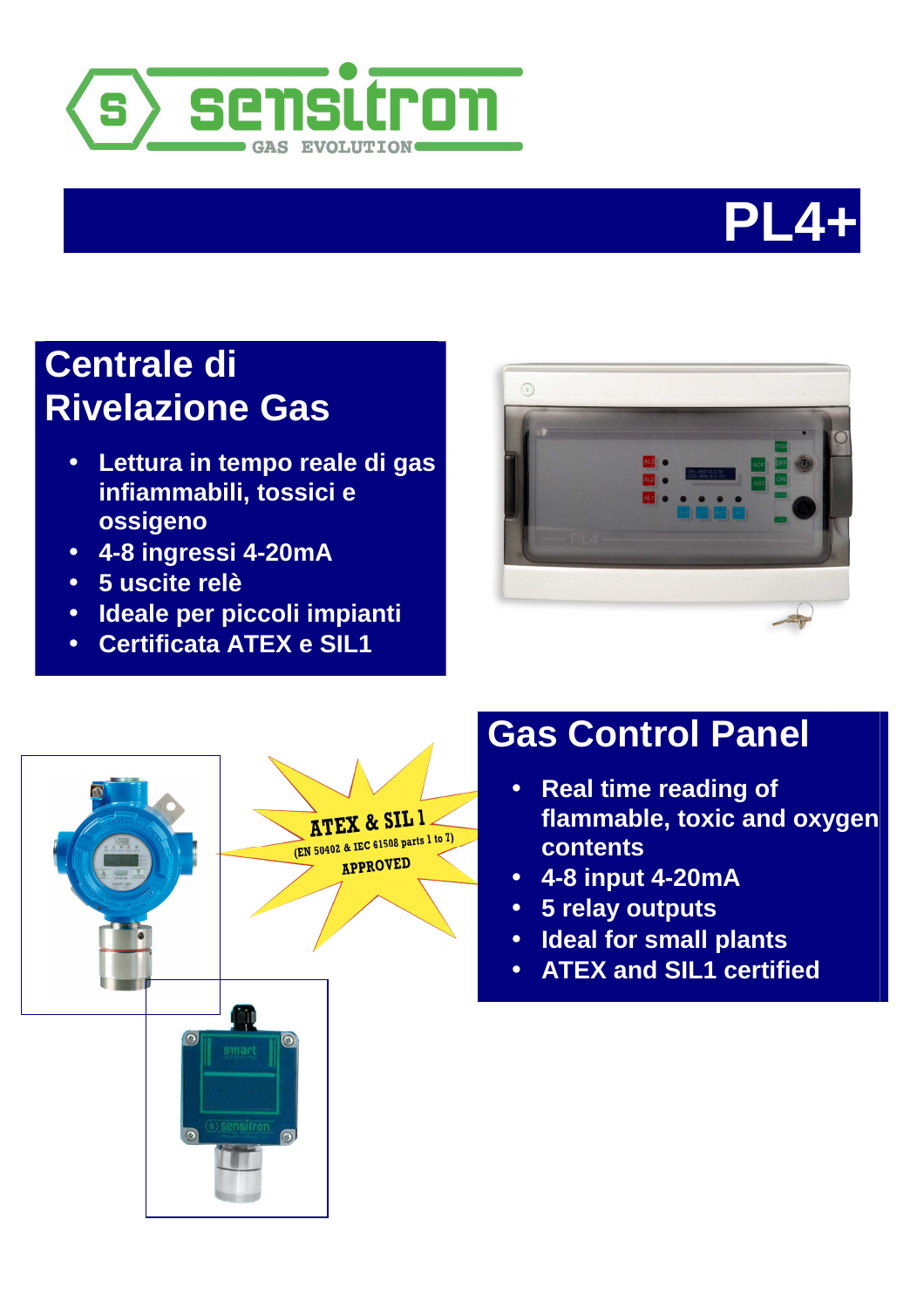

### 醫習

La centrale per la rivelazione gas PL4+ è stata progettata per consentire la massima flessibilità nella rivelazione di gas infiammabili tossici o di Ossigeno nei piccoli impianti.

La PL4+ è prevista per 4 ingressi analogici 4-20mA, tuttavia è possibile aggiungere altri 4 ingressi utilizzando la scheda di espansione PL4/ESP.

La centrale è disponibile in box in ABS IP65 completo di alimentatore integrato a 12 Vcc 1.5 A.

I valori di concentrazione misurati sono indicati dal display LCD retro illuminato, mentre i LED sul pannello frontale visualizzano gli stati di allarme e guasto.

L'allarme acustico locale è fornito da un buzzer interno che si attiverà in base alle soglie programmate.

Per ogni ingresso è possibile impostare il tipo di rivelatore, il campo di misura idoneo e il valore dei livelli di allarme.

L'operatività e la programmazione delle funzioni è effettuata con tramite l'uso dei 2 tasti e del selettore a chiave a tre posizioni presenti sul frontale della centrale.

La centrale ha 5 uscite relè, di cui 3 associate alle soglie di intervento (AL1, AL2, AL3), una al guasto (FLT) ed una ausiliaria che può essere liberamente programmata.

Con l'aggiunta del modulo opzionale di espansione oltre all'aggiunta dei 4 ingressi vengono implementate anche 16 uscite in open collector, associate ad AL2 ed AL3 per tutte le otto zone (ingressi).

Nella centrale è presente l'alloggiamento per l'eventuale batteria di back-up (12Vcc 7Ah) per consentire il funzionamento anche in caso di mancanza della tensione di rete.

## **DESCRIZIONE DESCRIPTION**

 The PL4+ gas control unit represents the best technology for the detection of flammable, toxic or Oxygen compounds in small systems.

The PL4+ has 4 analog 4-20 mA inputs that can be extended to 8 by using the 4-input expansion board PL4/ESP, easy to plug in the control unit.

The panel is housed in IP65 ABS box with a 12Vdc 1.5 A power supply integrated.

Mode status LEDs for alarms and fault warning along with the backlit LCD display provide for real time gas concentration reading.

An internal buzzer provides an audible alarm that will activates according to the programmed alarm thresholds.

Alarms are user selectable and for each input it is possible to set the type of detector, its full scale range and the alarm thresholds.

The panel can be easily programmed via the three position key-switch for Set, Unset and Program along with the Reset and Acknowledge push buttons.

The panel comes complete with 5 output relays: one for each threshold (AL1, AL2, AL3), 1 for fault (FLT) and 1 auxiliary and freely programmable.

By using the on 4-input expansion board, the panel can benefit of further 16 Open-Collector outputs linked to the second and third alarm thresholds  $(AL2 - AL3)$  of each detector being connected.

The PL4+ box can fit a 12 Vdc 7Ah back-up battery to ensure the system correct working when the main power supply fails.

#### **EXECUTE: IN Caratteristiche tecniche Technical Specifications**

| Alloggiamento                              | Box ABS                                          | Housing                | ABS box                                               |
|--------------------------------------------|--------------------------------------------------|------------------------|-------------------------------------------------------|
|                                            | Dim.: 486x288x148 mm                             |                        | Dim.: 486x288x148 mm                                  |
| Protezione IP                              | <b>IP65</b>                                      | IP rating              | IP 65                                                 |
| Microcontrollore                           | 8 BIT                                            | Microprocessor         | 8 BIT                                                 |
| Ingressi                                   | 4 ingressi analogici 4-20 mA                     | Inputs                 | 4 analog inputs 4-20                                  |
|                                            | espandibili a 8 con modulo<br>ST.PL4/ESP         |                        | expandable to 8 by add<br>the ST.PL4/ESP board        |
| <b>Uscite</b>                              | 5 Uscite relè a<br>bordo<br>centrale             | Outputs                | 5 relays on board the par<br>16 O/C outputs available |
|                                            | 16 Uscite O/C su modulo<br>opzionale ST.PL4/ESP. |                        | the ST.PL4/ESP board.                                 |
| <b>Display</b>                             | LCD retroilluminato                              | <b>Display</b>         | <b>Backlit LCD</b>                                    |
|                                            | 16c. $x$ 2 righe                                 |                        | 16c. on 2 rows                                        |
| Visualizz. LED:                            | Presenza rete,                                   | <b>LED</b> indications | Main power supply                                     |
|                                            | All. 1, All. 2, All. 3, Guasto,                  |                        | Al. 1, Al. 2, Al. 3, Fa                               |
|                                            | funzionamento a batteria.                        |                        | Battery operated.                                     |
| Alimentazione                              | 230 Vca +/- 10 %                                 | Power supply           | 230 Vac +/- 10 %                                      |
| Assorbimento proprio della 80 mA a riposo, |                                                  | Power consumption      | 80 mA normally,                                       |
| centrale (12Vcc)                           | 160 mA in allarme<br>240mA con PL4/ESP           | $(12 \text{ Vdc})$     | 160 mA in alarm,<br>240 mA with PL4/ESP               |
| Temperatura operativa                      | $0-50C$                                          | Operating temperature  | $0-50C$                                               |
| Umidità relativa                           | 15-85% non condensante.                          | Relative humidity      | 15-85% non-condensing                                 |
|                                            |                                                  |                        |                                                       |

| Housing                | ABS box                      |  |  |
|------------------------|------------------------------|--|--|
|                        | Dim.: 486x288x148 mm         |  |  |
| IP rating              | IP 65                        |  |  |
| Microprocessor         | 8 BIT                        |  |  |
| Inputs                 | 4 analog inputs 4-20 mA      |  |  |
|                        | expandable to 8 by adding    |  |  |
|                        | the ST.PL4/ESP board         |  |  |
| Outputs                | 5 relays on board the panel. |  |  |
|                        | 16 O/C outputs available on  |  |  |
|                        | the ST.PL4/ESP board.        |  |  |
|                        |                              |  |  |
| Display                | <b>Backlit LCD</b>           |  |  |
|                        | 16c. on 2 rows               |  |  |
| <b>LED</b> indications | Main power supply            |  |  |
|                        | Al. 1, Al. 2, Al. 3, Fault,  |  |  |
|                        | Battery operated.            |  |  |
| Power supply           | 230 Vac +/- 10 %             |  |  |
| Power consumption      | 80 mA normally,              |  |  |
| $(12 \text{ Vdc})$     | 160 mA in alarm,             |  |  |
|                        | 240 mA with PL4/ESP          |  |  |
| Operating temperature  | $0-50C$                      |  |  |
| Relative humidity      | 15-85% non-condensing        |  |  |
|                        |                              |  |  |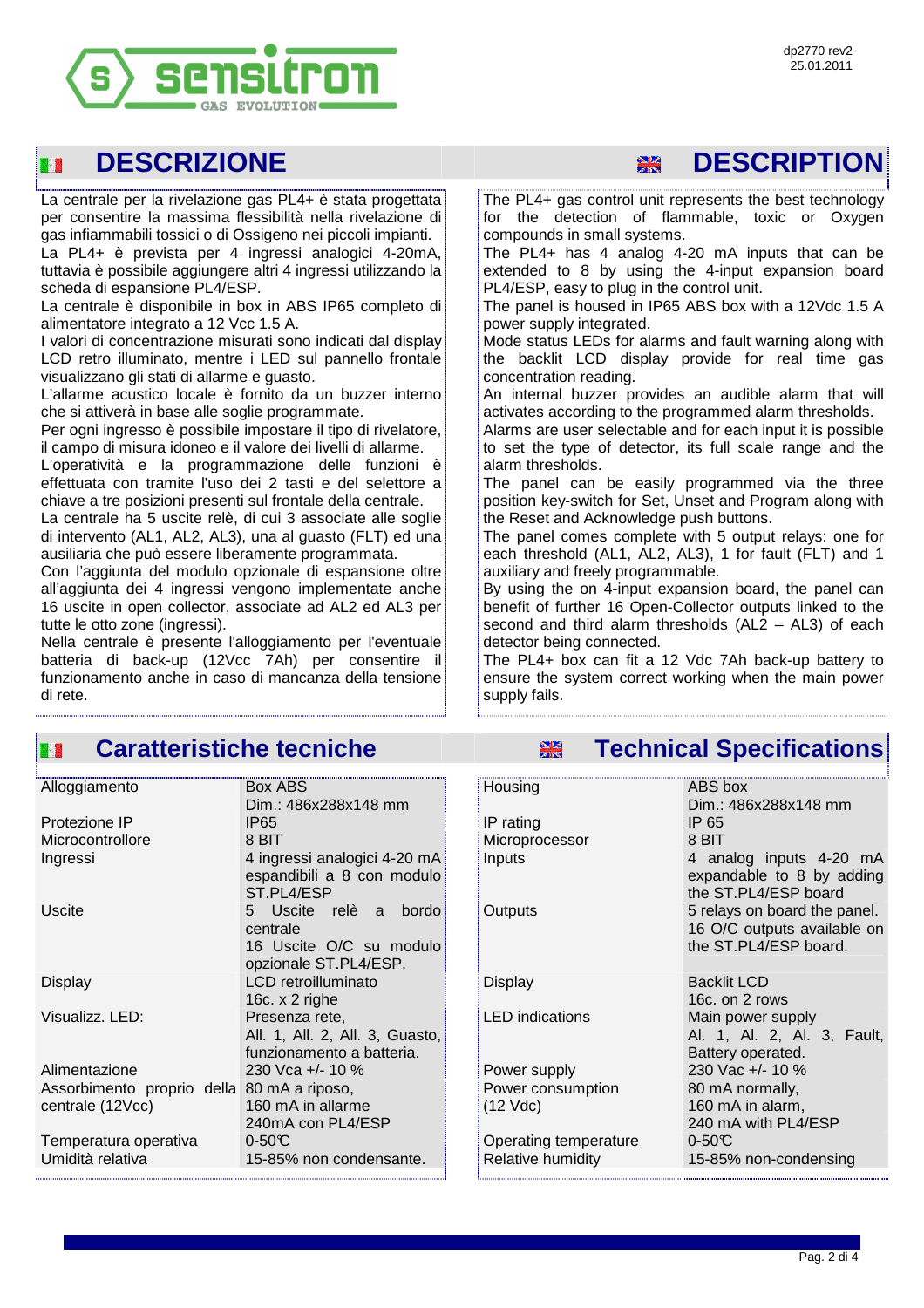

#### **RILEVATORI DI GAS**  图像 **COLLEGABILI ALLA PL4+**

## **EXECTED AS DETECTORS TO BE CONNECTED TO PL4+**



- %LEL per gas infiammabili con sensori IR e Pellistori
- Valori in ppm per gas tossici con cella elettrochimica
- O2 in % vol. con cella elettrochimica
- CO2 in % vol. con sensore IR **SMART3G-C3**



- %LEL for flammable gases with Pellistor and IR sensors
- ppm values for toxic gases with electrochemical cells
- O2 % vol with electrochemical cell
- CO2 % vol with IR sensors

**Per aree sicure**  CH4 e GPL %LEL con sensore catalitico CO e NO<sub>2</sub> in ppm per parcheggi - CO2 0-5000 ppm **SMART3 NC For non classified areas**  - %LEL with catalytic sensor for CH4 and LPG - ppm values for CO and NO2 for car parks - CO2 0-5000 ppm